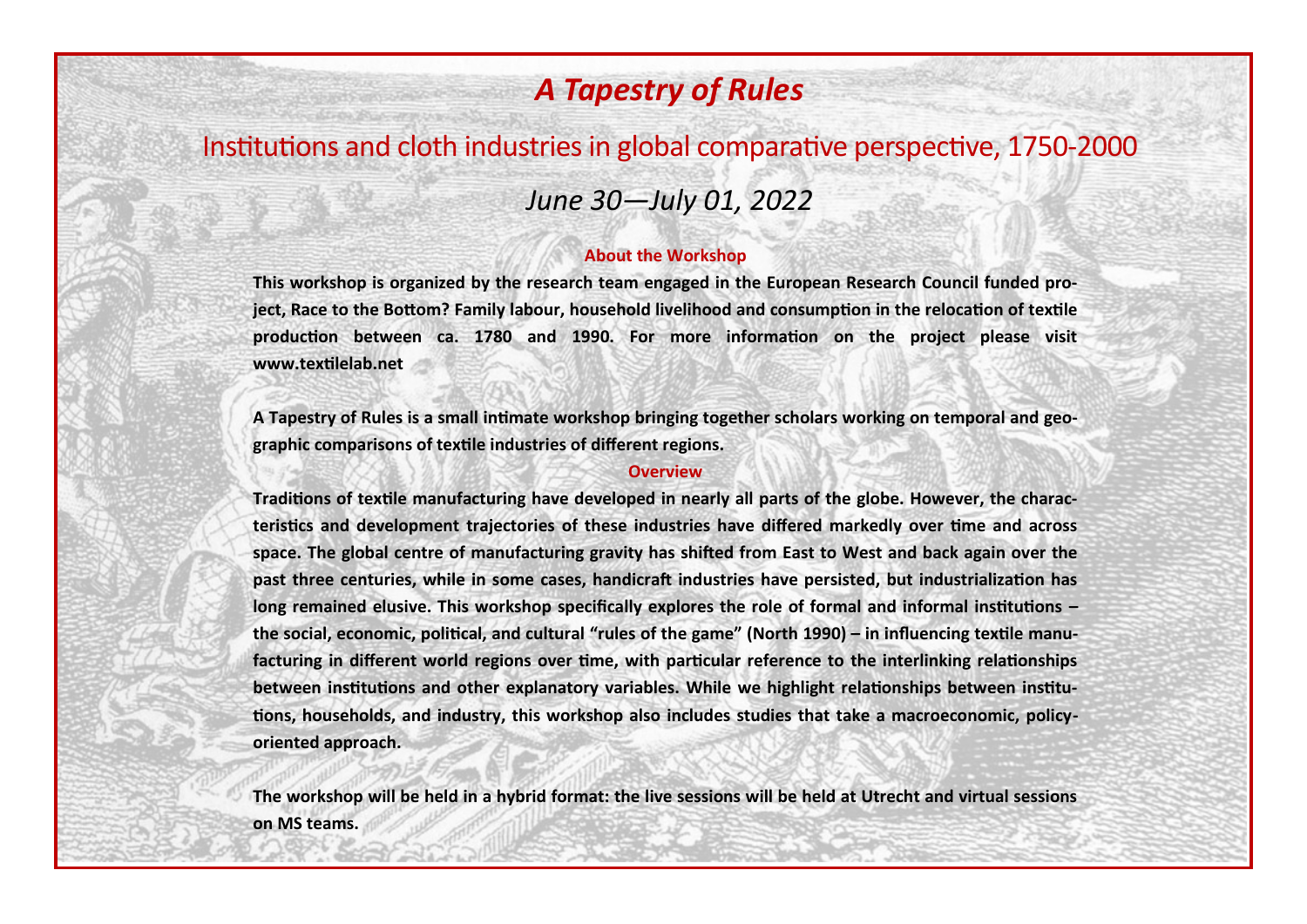# Workshop Organizing Committee

#### ELISE VAN NEDERVEEN MEERKERK

PI, Race to the Bottom Professor, Economic and Social History, Utrecht University

#### KATHERINE FREDERICK

Assistant Professor, Economic and Social History, Utrecht University

### ADITI DIXIT

PhD Candidate, Economic and Social History, Utrecht University

### BIANCA VISSER

Research and Education Assistant , Economic and Social History, Utrecht University

For queries regarding the workshop please contact Aditi Dixit <a.dixit@uu.nl>

For administrative/logistical queries please contact Bianca Visser [<b.visser@uu.nl](mailto:b.visser@uu.nl) >

We also welcome external participants who are interested in the workshop. You can do so by joining us virtually via MS TEAMS. For those interested, please send a request to Bianca Visser <[b.visser@uu.nl](mailto:b.visser@uu.nl) >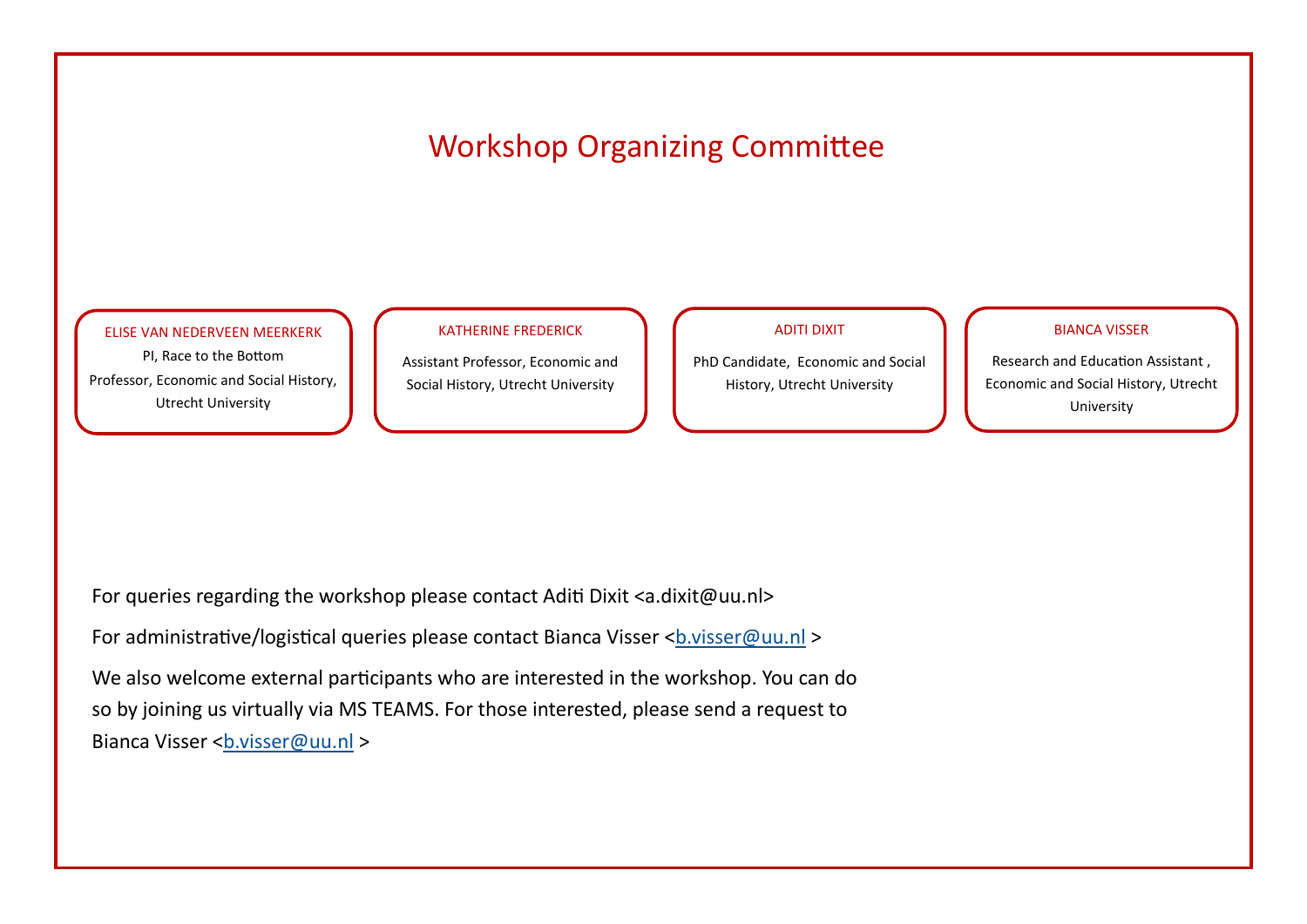|                                |                                         |                                                                    | <b>Workshop Programme</b>                               |                                                                                                           |                      |  |  |  |  |
|--------------------------------|-----------------------------------------|--------------------------------------------------------------------|---------------------------------------------------------|-----------------------------------------------------------------------------------------------------------|----------------------|--|--|--|--|
| Day 1, Thursday, June 30, 2022 |                                         |                                                                    |                                                         |                                                                                                           |                      |  |  |  |  |
| <b>Time</b>                    | <b>Session No</b>                       | <b>Session Title</b>                                               | <b>Speakers</b>                                         | <b>Papers: Short Titles</b>                                                                               | <b>Allotted time</b> |  |  |  |  |
| 10:30-12:00                    | Utrecht city walk with Bianca           |                                                                    |                                                         |                                                                                                           |                      |  |  |  |  |
| 12:00-13:00                    | Participant welcome with sandwiches/tea |                                                                    |                                                         |                                                                                                           |                      |  |  |  |  |
|                                |                                         |                                                                    | Sumeet Mhaskar                                          | Gender, Caste and Religion and<br>Mumbai's Textile Workforce, c.1870s<br>$-2009$                          | 13:00-13:30          |  |  |  |  |
|                                |                                         |                                                                    | Tamer Guven                                             | Wages and Demography in the Otto-<br>man State Textile Factories                                          | 13:30-14:00          |  |  |  |  |
| 13:00-14:30                    |                                         | Labor, institutions & employment in the<br>19th and 20th centuries | Johan Svanberg                                          | Free and Unfree Labour in the Swe-<br>dish Textile and Garment Industry<br>1951-1972                      | 14:00-14:30          |  |  |  |  |
| 14:30-15:00                    | Tea Break                               |                                                                    |                                                         |                                                                                                           |                      |  |  |  |  |
| 15:00-16:30                    | $\mathbf{I}$                            |                                                                    | Elise van Nederveen<br>Meerkerk and Kate Freder-<br>ick | Competition, adaptation and resili-<br>ence in textile manufacturing in the<br>'periphery', 1860-1960     | 15:00-15:30          |  |  |  |  |
|                                |                                         |                                                                    | Sabine Bolk                                             | Things That Talk: Fabric(s) of Leiden                                                                     | 15:30-16:00          |  |  |  |  |
|                                |                                         | Innovations & Production Strategies in<br>Global Perspective       | Alka Raman                                              | Indian Cottons and the Evolution of<br>Printing and Dyeing in the British cali-<br>co industry, 1720-1860 | 16:00-16:30          |  |  |  |  |
| 16:30-17:00                    | <b>Tea Break</b>                        |                                                                    |                                                         |                                                                                                           |                      |  |  |  |  |
| 17:00-18:00                    | $\mathbf{III}$                          | Keynote Lecture                                                    | Jeremy Prestholdt                                       | Between Osaka and Mombasa: Japa-<br>nese industry, African consumers,<br>and imperial capitalism          | 17:00-18:00          |  |  |  |  |
| 18:00                          | Dinner                                  |                                                                    |                                                         |                                                                                                           |                      |  |  |  |  |